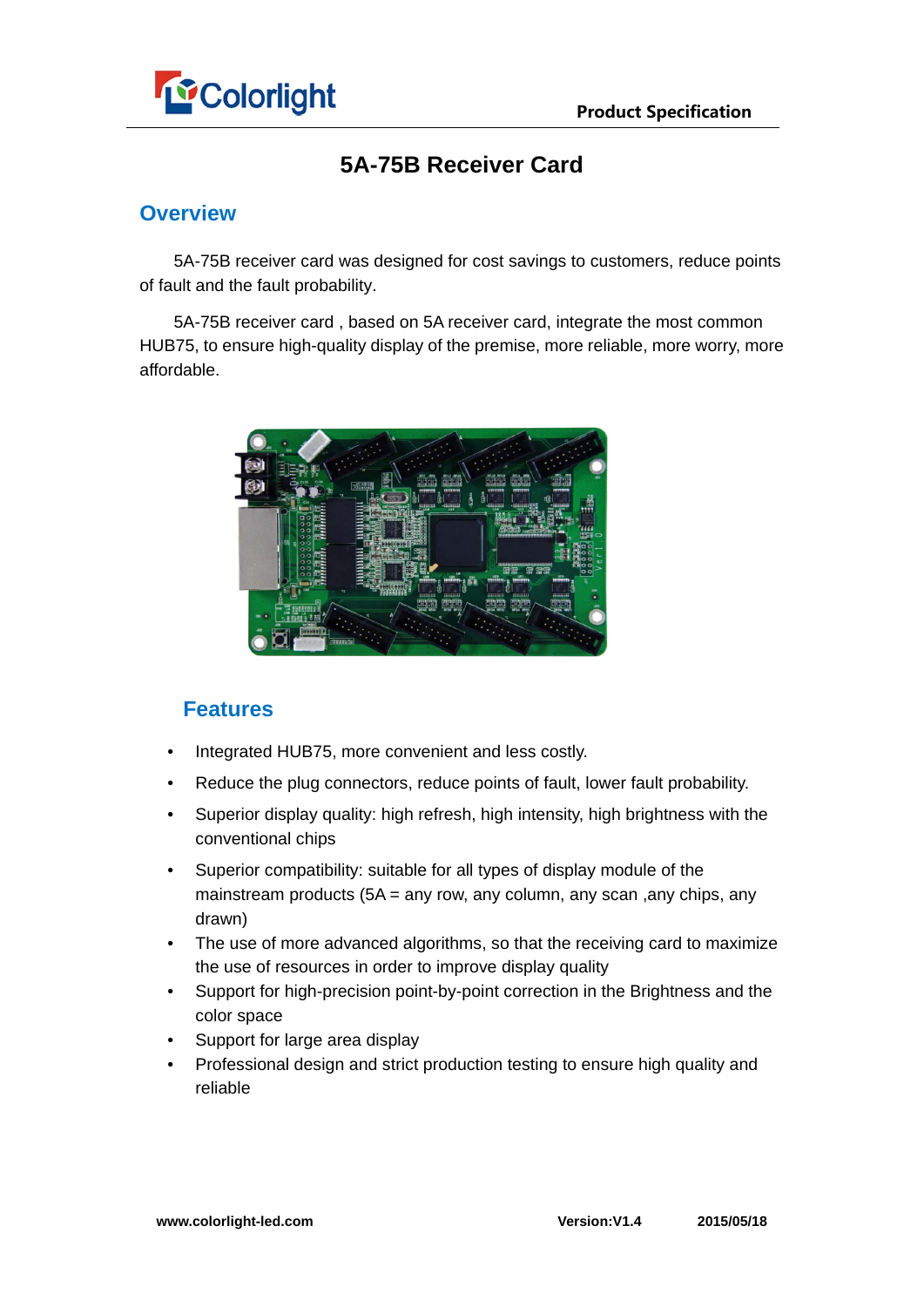

# **Specifications**

| <b>Control system parameters</b>                |                                                                                                                |  |  |  |  |  |
|-------------------------------------------------|----------------------------------------------------------------------------------------------------------------|--|--|--|--|--|
| Sending device                                  | iT7 Sender, iQ7 HD Sender, iQ7E UHD Sender,<br>Gigabit NIC, C1<br>Series Sender, T8, etc.                      |  |  |  |  |  |
| Control area of every                           | Full-color: 256*256 Pixels, for special applications the column can be                                         |  |  |  |  |  |
| card                                            | extended to 1024 pixels.                                                                                       |  |  |  |  |  |
| Correction area of every<br>card                | 256*256 Pixels                                                                                                 |  |  |  |  |  |
| Cascade control area of<br>the largest regional | 65536*65536 pixels                                                                                             |  |  |  |  |  |
| Cascade card number                             | 65536 PCS                                                                                                      |  |  |  |  |  |
| Network port exchange                           | support                                                                                                        |  |  |  |  |  |
| Synchronization                                 | Nanosecond synchronization between the card and the card                                                       |  |  |  |  |  |
| <b>Display Quality</b>                          |                                                                                                                |  |  |  |  |  |
| Refresh rate for                                | Static: 64*64. 4000Hz-12000Hz                                                                                  |  |  |  |  |  |
| conventional chip                               | 1/8 scan: 128*128, 500Hz-3200Hz                                                                                |  |  |  |  |  |
| Serial frequency                                | 0.2MHz-41.7MHz                                                                                                 |  |  |  |  |  |
| Gradation                                       | 65536                                                                                                          |  |  |  |  |  |
| Minimum unit of OE<br>values                    | 8ns, 8ns multiples steps                                                                                       |  |  |  |  |  |
| Gray scale<br>compensation                      | Each level grayscale separate compensation                                                                     |  |  |  |  |  |
| <b>Display module compatibility</b>             |                                                                                                                |  |  |  |  |  |
| Chip supports                                   | Support conventional chips, PWM chips, lighting chips and other<br>mainstream chips.                           |  |  |  |  |  |
| PWM chip supports                               | Support hundreds of different specifications of the PWM chip, such as<br>MBI5042 (requires a separate program) |  |  |  |  |  |
| Scan mode                                       | Two scanning methods to support refresh rate multiplier                                                        |  |  |  |  |  |
| Scan type                                       | Support static sweep to 1/32 scan                                                                              |  |  |  |  |  |
| module specifications<br>Support                | Support 4096 pixels within any row, any column                                                                 |  |  |  |  |  |
| The direction of the cable                      | Support route from left to right, from right to left, from top to bottom, from<br>bottom to top.               |  |  |  |  |  |
| Data Sets                                       | 16 RGB data sets                                                                                               |  |  |  |  |  |
| Data folded                                     | Support to the fold, reverse fold, with the already discounted, such as                                        |  |  |  |  |  |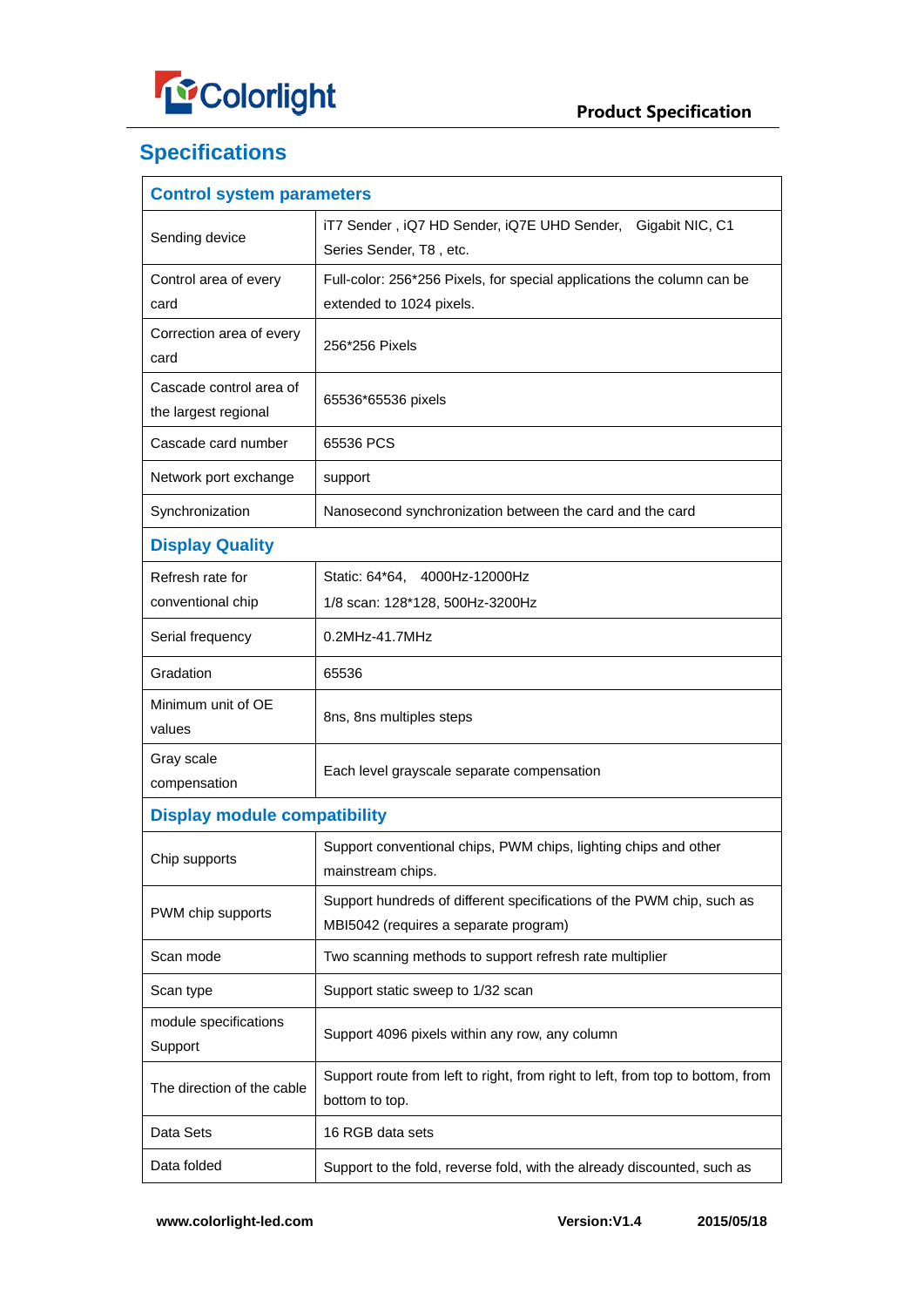

|                                                                                                                                         | refresh rate significantly improved.                                                          |  |  |  |  |  |
|-----------------------------------------------------------------------------------------------------------------------------------------|-----------------------------------------------------------------------------------------------|--|--|--|--|--|
| Data exchange                                                                                                                           | 16 sets of data any exchange                                                                  |  |  |  |  |  |
| Module snapshot                                                                                                                         | Support any pumping point                                                                     |  |  |  |  |  |
| Data serial transmission                                                                                                                | RGB, R8G8B8, R16G16B16, etc. in the form of serial                                            |  |  |  |  |  |
| Data Expansion                                                                                                                          | Support the D signal as a clock extension, the total amount of data can<br>be extended to 32. |  |  |  |  |  |
|                                                                                                                                         | <b>Compatible device and interface type</b>                                                   |  |  |  |  |  |
|                                                                                                                                         | UTP cable≤140M                                                                                |  |  |  |  |  |
| Communication distance                                                                                                                  | CAT6 cable≤170M                                                                               |  |  |  |  |  |
|                                                                                                                                         | OPTIC FIBER transmission distance unrestricted                                                |  |  |  |  |  |
| Compatible with<br>transmission equipment                                                                                               | Gigabit switch, fiber transceiver, optical switches.                                          |  |  |  |  |  |
| power interface                                                                                                                         | Wire terminal                                                                                 |  |  |  |  |  |
| HUB Interface Type                                                                                                                      | HUB75                                                                                         |  |  |  |  |  |
| <b>Physical parameters</b>                                                                                                              |                                                                                               |  |  |  |  |  |
| <b>Size</b>                                                                                                                             | 143* 93mm                                                                                     |  |  |  |  |  |
| Input voltage                                                                                                                           | DC 3.3V-6V                                                                                    |  |  |  |  |  |
| Rated current                                                                                                                           | 0.6A                                                                                          |  |  |  |  |  |
| Rated power                                                                                                                             | 3W                                                                                            |  |  |  |  |  |
| Storage and transport<br>temperature                                                                                                    | -50 $^{\circ}$ C to 125 $^{\circ}$ C                                                          |  |  |  |  |  |
| <b>Operating Temperature</b>                                                                                                            | $-25^{\circ}$ to 75 $^{\circ}$ C                                                              |  |  |  |  |  |
| Body static resistance                                                                                                                  | 2KV                                                                                           |  |  |  |  |  |
| Weight                                                                                                                                  | 100 <sub>g</sub>                                                                              |  |  |  |  |  |
|                                                                                                                                         | Monitoring function (in conjunction with multi-function card)                                 |  |  |  |  |  |
| Monitoring functions                                                                                                                    | Temperature, humidity, smoke, relay switch                                                    |  |  |  |  |  |
| pixel level calibration                                                                                                                 |                                                                                               |  |  |  |  |  |
| <b>Brightness calibration</b>                                                                                                           | Support                                                                                       |  |  |  |  |  |
| Chromaticity calibration                                                                                                                | Support                                                                                       |  |  |  |  |  |
| <b>Other features</b>                                                                                                                   |                                                                                               |  |  |  |  |  |
| Double backup                                                                                                                           | Support                                                                                       |  |  |  |  |  |
| Any offset of the 16sets of data, drawn at random points, the<br>Shaped screen<br>performance of data exchange control profiled screen. |                                                                                               |  |  |  |  |  |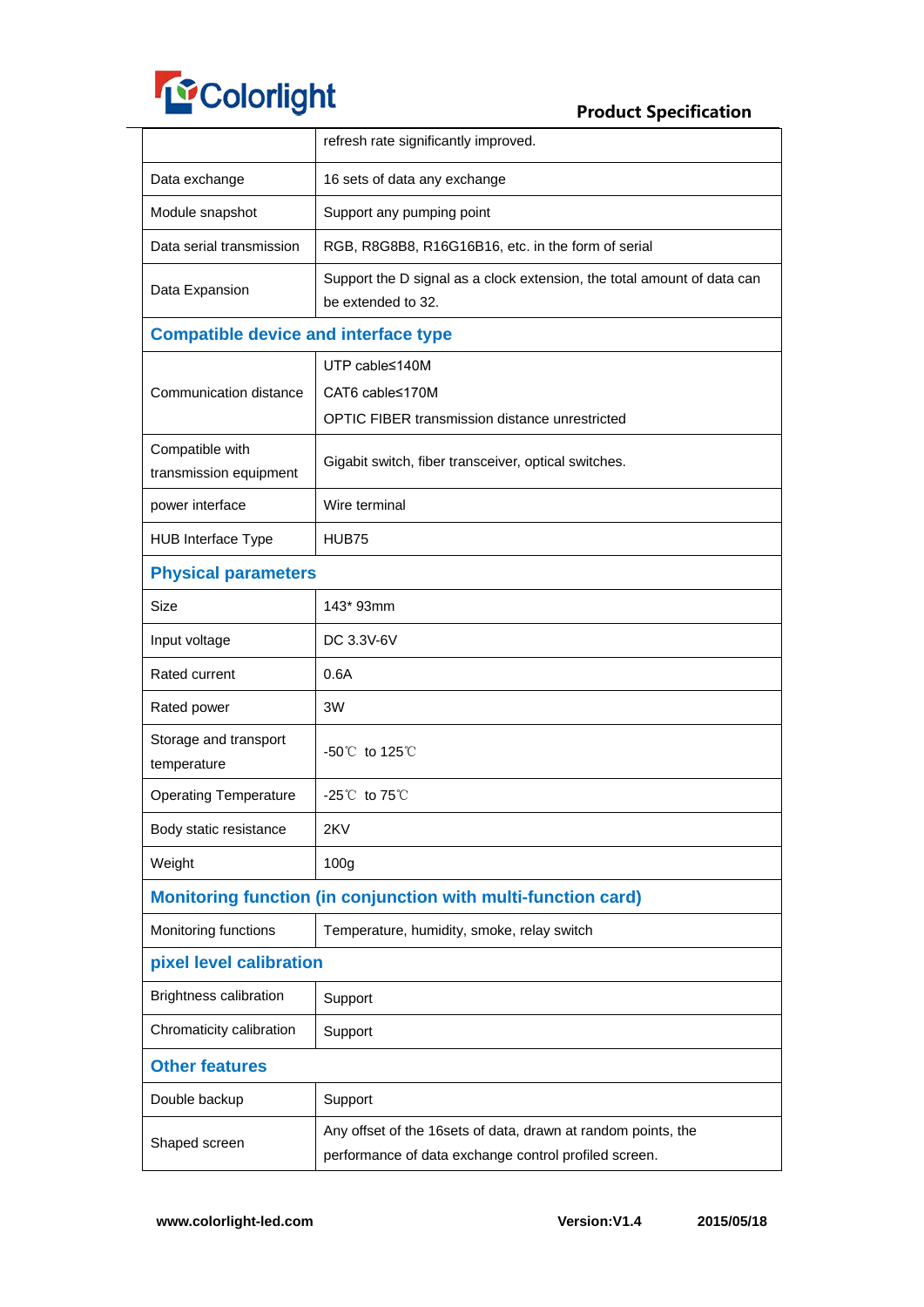



## **Hardware**



## **1、Interface**

| S/N            | <b>Name</b>            | <b>Function</b>                                                                                                                                                                   | <b>Remarks</b>                                                                          |  |  |
|----------------|------------------------|-----------------------------------------------------------------------------------------------------------------------------------------------------------------------------------|-----------------------------------------------------------------------------------------|--|--|
| 1              | Power <sub>1</sub>     | Connect DC5V power supply for the<br>receiver card                                                                                                                                |                                                                                         |  |  |
| $\mathfrak{p}$ | Power <sub>2</sub>     | Connect DC5V power supply for the<br>receiver card                                                                                                                                | Only one is used.                                                                       |  |  |
| 3              | Indicate lamp          | Indicate power and signal transmission<br>status                                                                                                                                  | red for power,<br>green for signal                                                      |  |  |
| $\overline{4}$ | Network port A         | RJ45, For transmitting data signals                                                                                                                                               | The dual network ports can<br>import/export<br>achieve<br>at<br>random, which can<br>be |  |  |
| 5              | Network port B         | RJ45, For transmitting data signals                                                                                                                                               | identified in an intelligent<br>way by the system.                                      |  |  |
| 6              | Test button            | The attached test procedures can<br>achieve four kinds of monochrome<br>display (red, green, blue and white), as<br>well as horizontal, vertical and other<br>display scan modes. |                                                                                         |  |  |
| $\overline{7}$ | External<br>interfaces | For Indicate lamp and test button                                                                                                                                                 | kinds<br>of<br>interface<br>Two<br>definitions                                          |  |  |
| 8              | HUB pins               | HUB75 Interface, connected to display<br>modules                                                                                                                                  |                                                                                         |  |  |